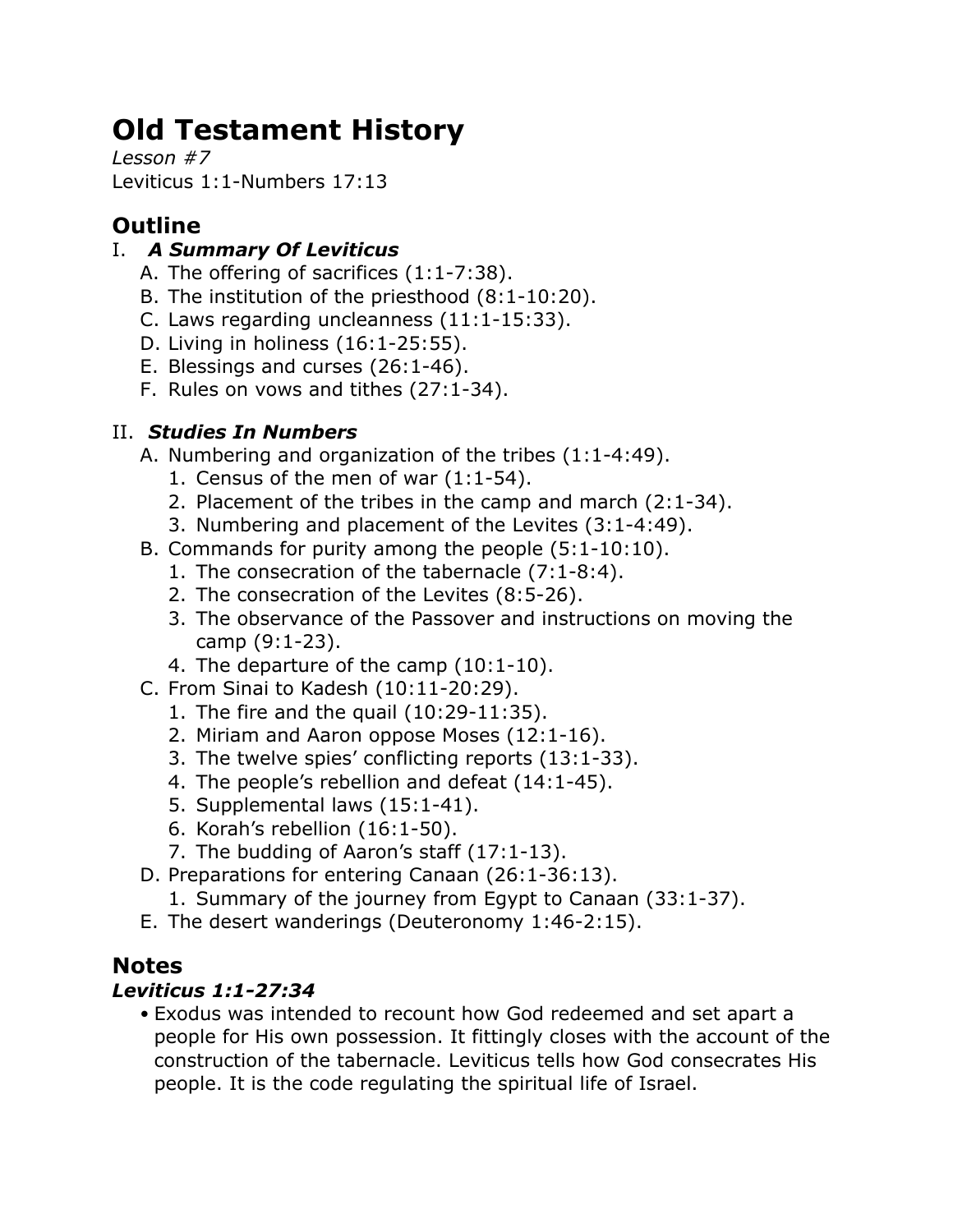- The first part of Leviticus (1-16) tells how Israel was to approach God. The second part (17-27) tells how people are to maintain their fellowship with God. In short, the first part shows the justification of God's people and the second part their sanctification. The book is neither simply legal, nor is it merely ceremonial, but it is symbolical and typical. Therefore, it is full of rich teaching.
- Leviticus opens with a description of the various kinds of sacrifices (1-7). It then discusses the priesthood (8-10), worshipers (11-15), family life (12), and the congregation (13-15). The great cleansing of the Day of Atonement brings the first part of the book to a close (16).
- The second part opens with a discussion of personal holiness (17). It then discusses family holiness (18), holiness in social relations (19-20), and holiness in the priesthood (21-22). The text also describes holy seasons (23-24), and the holiness of the land (25). The final chapters detail the blessings and curses of the covenant, and the freewill offerings of the heart (26-27).
- Two instances in Leviticus demonstrate the seriousness to which God expected the Israelites to live according to the covenant. Nadab and Abihu were struck dead when they offered strange fire unto to the Lord (10:1-6), and the blasphemer was stoned (24:10-14).

## *Numbers 1:1-4:49; 10:1-10*

- Numbers is a chronicle of the main events which occurred during the 38 years of wandering. The book is divided into three parts. The first part (1-10) details the preparations for the march from Sinai. The second (11-21), the history of the wanderings of Israel through the wilderness, and the third (22-36), the various occurrences east of the Jordan.
- Before leaving Sinai, God directed Moses and Aaron to take a census of all who were able to fight in war. This meant every male from 20 years of age (1:3). Israel was then arranged in thousands, hundreds, fifties, and tens. The census was made on the basis of the poll taken nine months before for the purpose of atonement money (Exodus 30:11-16). This poll had yielded a total of 603,550, which was the same total in 1:46. Before the entering the land, a second census was taken which yielded a total number of 601,730 men, which showed a decrease of 1,820 during the years of wilderness wandering.
- The camp of Israel was arranged as a threefold square. It was a symbolical design, which was further developed in Solomon's temple and finally developed in the "city that lieth foursquare." The innermost square was occupied by "the dwelling," covered by "the tent," and surrounded by its "court." Around this inner square was another square, occupied by the ministers of the tabernacle -- in the east by Moses, Aaron, and his sons; in the south by the Kohathites; in the west by the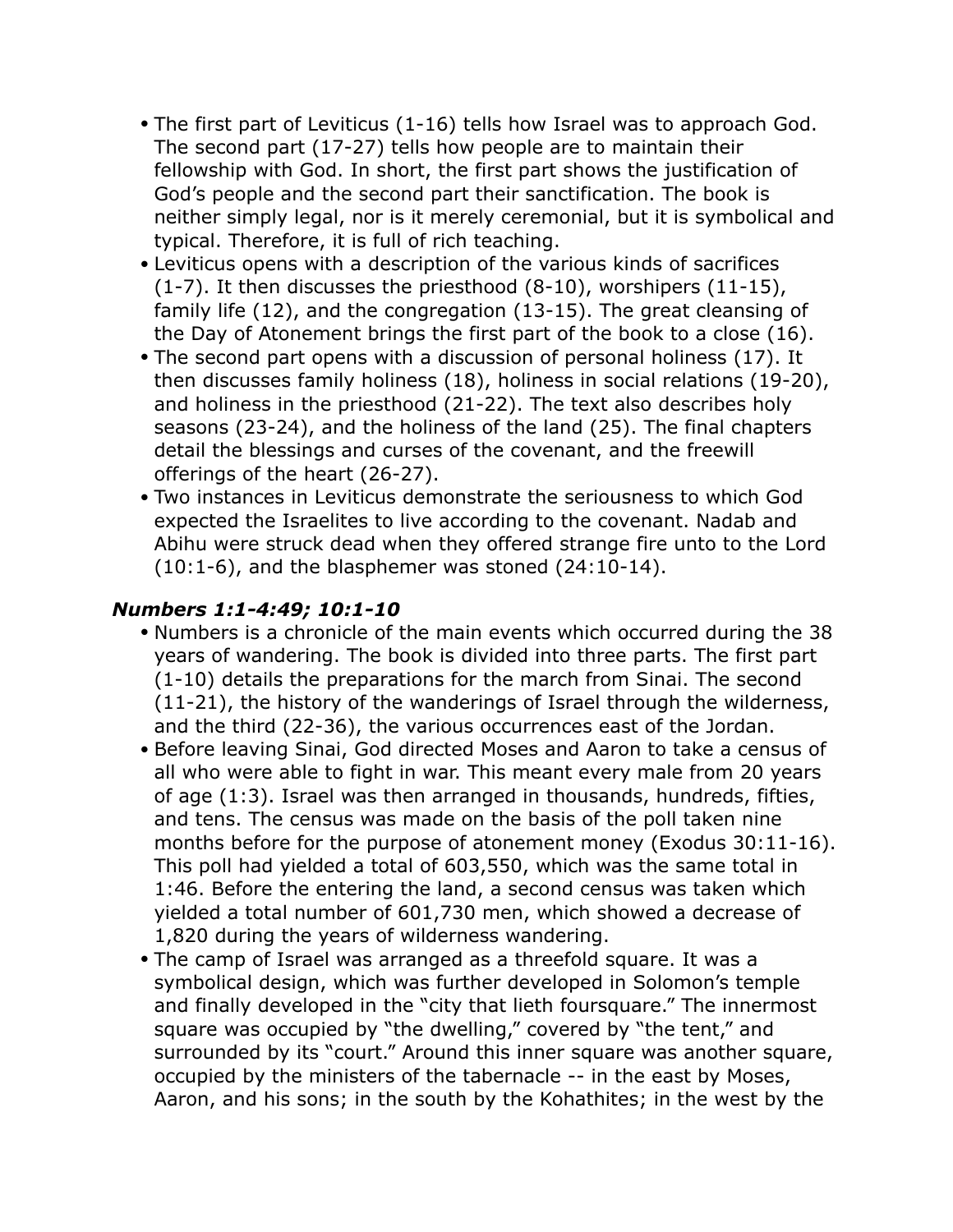Gershonites; and in the north by the Merarites. Finally, there was a third and outermost square, which formed the camp of Israel. The eastern side was occupied by Judah, Issachar, and Zebulon. The southern side was occupied by Reuben, Simeon, and Gad. The western side was occupied by Ephraim, Manasseh, and Benjamin. The northern side was occupied by Dan, Asher, and Naphtali. Altogether the camp would have occupied about three square miles.

• The signal to move was given by two silver trumpets blown by the sons of Aaron. A prolonged signal indicated the commencement of the march. At the first trumpet the eastern, and at the second the southern part of the camp was to move forward. The tabernacle, the western part, and the northern part of the camp then joined the procession. One short, sharp blast of a trumpet indicated an assembly of the people.

#### *Numbers 7:1-9:23*

- Before Israel left Sinai, three occurrences were recorded: the offering of gifts on the part of the princes of Israel, the setting apart of the Levites to the service for which they had been designated, and a second observance of the Passover.
- The presentation of these gifts took thirteen days. Each offering consisted of a "silver charger," weighing about 4 1/2 pounds, a "silver bowl," weighing about 2 1/4 pounds, both of them full of fine flour mingled with oil for a meat offering, and a "golden spoon full of incense" weighing about 1/3 pound. These gifts were accompanied by burnt, sin, and peace offerings, which were probably sacrificed each day, as the vessels were presented in the sanctuary.
- The setting apart of the Israelites was preceded by the lighting of the seven-branched candlestick in the sanctuary. The light of the candlestick was symbolical of the mission of Israel as the people of God, and the Levites were the representatives of Israel, having been substituted instead of their firstborn (Numbers 3:11-13). The people laid their hands upon them, designating them as their representatives.
- The second celebration of the Passover was directed by the Lord Himself, perhaps to remove the possibility of a misunderstanding that the Passover was not to be observed yearly. For those who have defiled themselves, a second Passover was held exactly one month later. Israel had to be compliant in these rites in every detail to obtain the benefits promised to the obedience of faith.

#### *Numbers 10:29-11:35*

• On the 20th day of the second month, the signal for departure from Sinai was given. The general destination of Israel was the wilderness of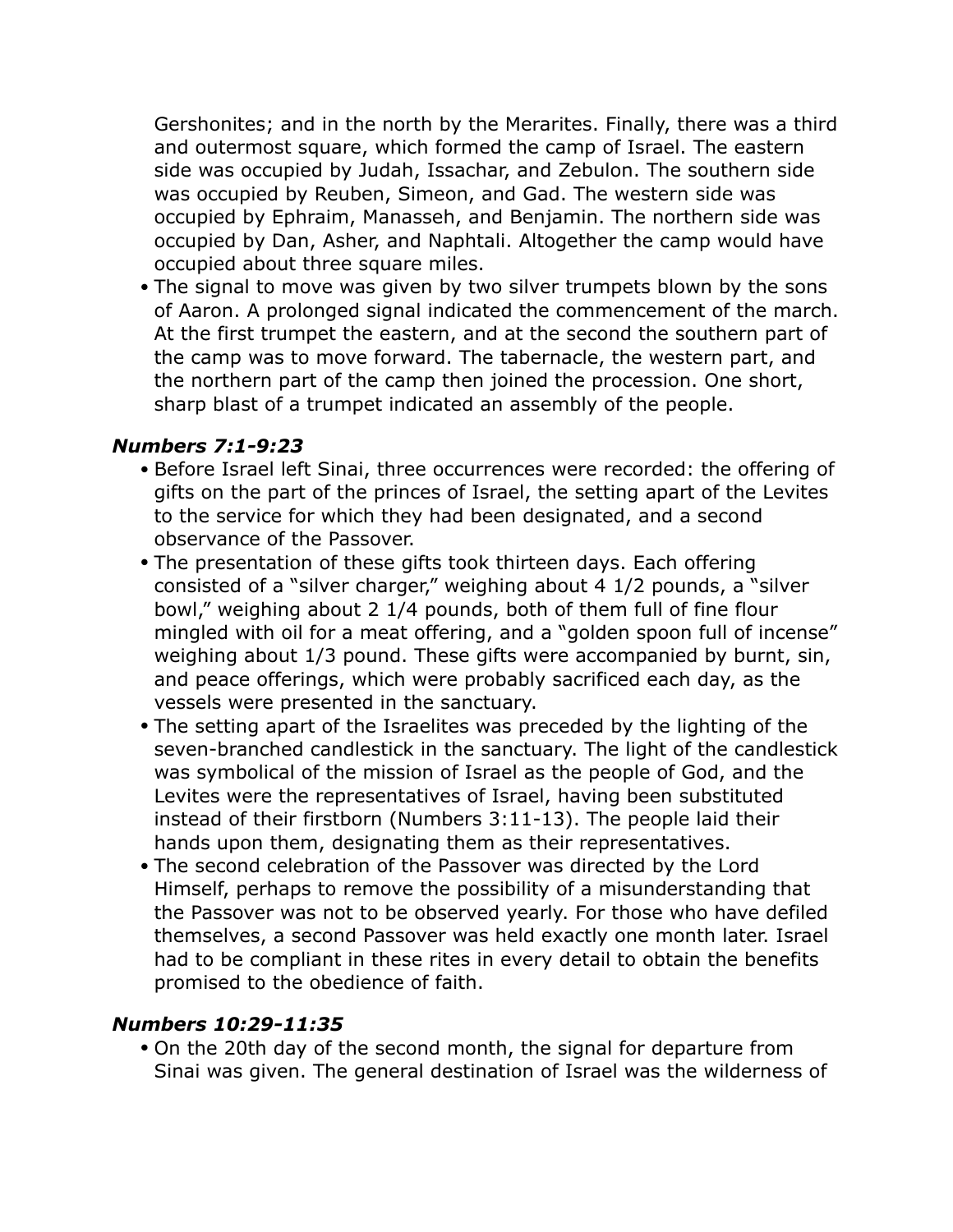Paran. On one side, they dealt with the Edomites and on the other side, the Amalekites. The Amorites were also in the area.

- At the request of Moses, Hobab, the brother-in-law of Moses, accompanied Israel, acting as their guide in the wilderness. Although the Israelites were guided by the pillar and cloud, Hobab would have been useful in informing them about springs and pasturage.
- The difficult conditions in the wilderness had probably depressed the hearts of the ones who were not strong in faith and filled them with a longing for a better place. Before inheriting the promises, Israel had to pass through a trial of faith similar to Abraham's. For them, each failure sounded greater warnings, until at last they were judged and that generation was kept out of Canaan.
- The Israelites displeased God because of their murmuring, and He sent fire to judge them, but they did not change their hearts. This sin was due to lust, and it manifested itself in contempt for God's provision and in a desire for Egypt's provisions. Moses appealed to God and God supported and encouraged His servant. God directed him to appointed 70 elders to help him with the burden of the people.
- In His graciousness, God provided for the needs of the people, but in His justice, He punished their lust. The quail, exhausted from flight, flew a short distance above the ground, where they could easily be killed. When they ate the abundant quantity of quail, God sent a plague which made a great impression upon them (cf. Psalm 78:26-31; 106:15).

#### *Numbers 12:1-14:45*

- Up to this point, the rebellion of the people had been directed at God. Now Moses would experience the full bitterness of their rebellion (cf. Matthew 10:36). Miriam and Aaron murmured against Moses because of his Ethiopian wife, which was most likely a second marriage after Zipporah had died. For the first time we see the pride of Israel and their disdain for other nations. The Lord vindicated Moses as His servant by punishing Miriam with leprosy. Moses interceded and Miriam was spared.
- The Israelites had almost reached the boundary of the land, when an event occurred which not only formed a turning point in Israel's history, but it also formed a pattern of Israel's conduct in the future. As that generation in their unbelief refused to enter Canaan, so did their children reject the fulfillment of the promises in Christ Jesus.
- The proposal to send spies had come from the people (Deuteronomy 1:22). By the permission of the Lord, Moses agreed to the expedition (Numbers 13:1). Twelve were chosen and left about the end of July. After 40 days the spies returned to camp. The report and the evidence presented assured the Israelites of God's original promise (Exodus 3:8).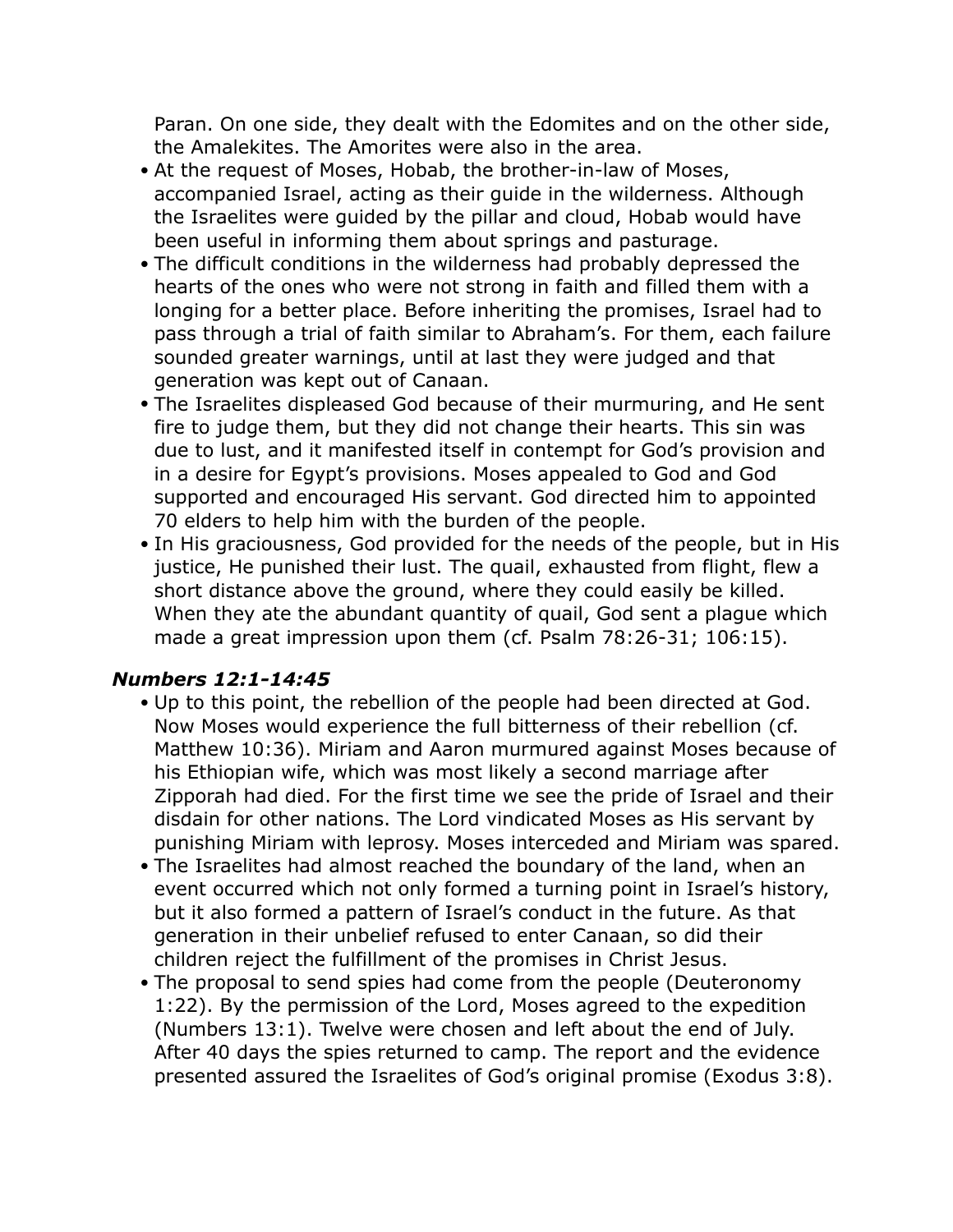- However, the spies added the fact that the people who currently inhabited the land were very mighty, and it produced immediate terror in the hearts of the people. Caleb tried to calm them, but to no avail. What followed was an open revolt against Moses and Aaron, direct rebellion against God, and a proposal to elect a new leader and return to Egypt.
- Moses went to God on behalf of the people, and God relented in His desire to destroy them. He punished them by making them wander according to the number of days the spies were in the land. All of that generation, from the age of 20 upwards, would die in the wilderness. The day before, Canaan was within their grasp, and today it was lost!
- The people showed their spiritual ignorance and unfitness for God's promises by their determination to go up and try to take the land. When your obedience is not of faith, it is of self-confidence. Moses tried to talk the people out of their plans, but they refused to listen and suffered defeat.

### *Numbers 15:1-41; 33:16-37; Deuteronomy 1:46-2:15; Numbers 16:1-17:13*

- Very few records exist of the years of wilderness wanderings. Kadeshbarnea seems to be their "headquarters" during that time, and the farthest they wandered from Kadesh was Ezion-geber, which was on the coast of the Gulf of Aqaba. The 18 "stations" of the wilderness wandering are cataloged in Numbers 33:16-37. There are 40 encampments in all from Egypt to the plains of Moab.
- Deuteronomy 2:7 shows that Israel had not only been well cared for during the wanderings, but had also greatly increased in possessions and wealth.
- The account of the wanderings only really mentions two events -- both of them in rebellion against the Lord. The first is the account of a man who had gathered sticks on the Sabbath (Numbers 15:32-36). He was taken outside the camp and stoned.
- The second instance of rebellion was far more serious. Korah, a greatgrandson of Levi, and many others revolted against the authority of Moses and Aaron. They charged that Moses and Aaron took too much authority to themselves; they were the priesthood and the government.
- The judgment of this rebellion was so terrible it only has one other parallel in the case of Ananias and Sapphira. The rebellion of Korah is mentioned several times in the Bible, showing its serious nature. Not only was it in direct opposition to the appointment of God, but it also ran counter to the purpose of the Old Testament, and, if successful, would have subverted its typical character by substituting the human for the divine.